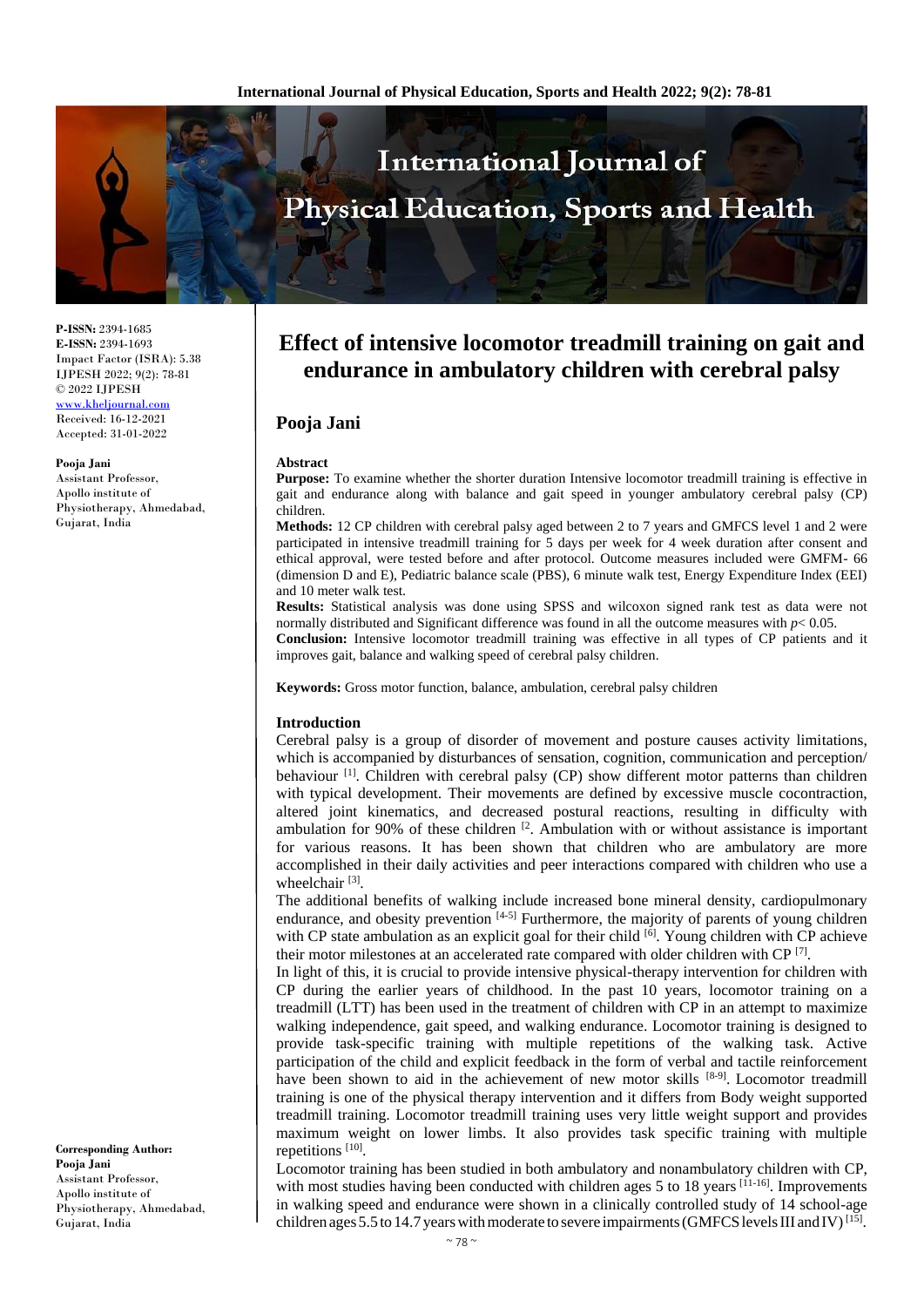In a study of 6 children ages 6 to 14 years with mild impairments (GMFCS level I), significant improvements were seen in the Energy Expenditure Index and gait speed [13]. When examining the effects of a 3-month LTT intervention on gross motor function in 10 school-age children from 6 to 18 years (GMFCS levels not specified), statistically significant results in Gross Motor Function Measure(GMFM) Dimensions D (standing) and E (walking, running, and jumping) were found  $[12]$ . In another group of 6 children ages 2.3 to 9.7 years with a mean age of  $6.8$  years and with the GMFCS levels ranging from I to V, improvement in gross motor function and endurance were found after an LTT program that was offered 3 to 4 times per week for 4 weeks  $[17]$ . In a study of 8 children ages 3.5 to 6.3 years with a mean age of 4.5 years and GMFM levels II and III, who received LTT 2 to 3 times per week for 36 weeks, significant improvements in gross motor function and stride length were found [18].

Despite these encouraging results, there is still a relative paucity of literature on LTT related to younger children with CP. The author of a recent systematic review concluded that there was a lack of evidence regarding the effects of intensive, shortterm LTT on young children with CP younger than the age of 4 years<sup>[19]</sup>.

Accordingly in this study the younger CP patients of all the types were examined and assessed for balance and walking as an outcomes. The duration was kept shorter as there is less evidence in the literature for the shorter duration in treadmill training and that justifies the need of the study and the basic objective for this study is to examine the intensive locomotor treadmill training on gait and endurance in ambulatory cerebral palsy children.

## **Methods and materials**

Approval for the study was obtained by Institutional Ethics Committee, S.B.B. College of physiotherapy, Ahmedabad. Written informed consent was taken from the parents of participants and additional verbal consent was taken from the children who were in the selection criteria and able to understand the purpose of the study. 12 cerebral palsy children were recruited from various Neuro-rehabilitation centre in Ahmedabad via purposive sampling.

*Inclusion criteria* included 1) All types of CP with confirmed diagnosis 2) Age 2-7 years 3) GMFCS level 1 and 2. 4) Able to walk with/without orthosis for 10 meters and *Exclusion criterias* included 1) Patients with botox and any kind of lower limb surgery within 6 months 2) Impaired cognition 3) Uncontrolled seizures 4) GMFCS level 3, 4 and 5 5) Parents who were not willing to participate.

All children were screened and assessed for baseline data and completed the protocol. The protocol for training was 30 minutes/day, 5 days/week for 4 weeks (total 20 sessions), all children were completed the training session. The position of patient and therapist was properly followed throughout training with proper safety measures. If needed very assistance was given to the patient manually by therapist like correcting foot to maintain normal biomechanics of gait. Adequate rest was provided if needed with Heart Rate monitoring throughout sessions. Speed of treadmill was kept minimum at 1.0 mph and increased gradually as per comfort of patient. The children were encouraged to walk as fast as possible.

Conventional treatment was followed simultaneously throughout study and patients were asked to maintain their normal physical activity. The treadmill training was stopped if

the patient feels following symptoms: pain in the lower limb, subjective sensation of fatigue, excessive crying, shortness of breath and stiffness of leg and resumed walking when patients feels comfortable. Post intervention data was taken and analysed using SPSS 16.0 version using appropriate tests.

## **Outcome measures**

The intervention consisted 20 sessions of intensive treadmill training with each session lasted 30 minutes. Following outcome measures were taken pre and post intervention.

- **1. GMFM (Gross Motor Function Measures):** This a standardized clinical instrument, which is designed to evaluate changes in gross motor function in children with CP. The GMFM-66 version was used in the study. It has 5 dimensions: Dimension A: lying and rolling; Dimension B: sitting; Dimension C: crawling and kneeling; Dimension D: standing; Dimension E: walking, running, and jumping. GMFM has been shown to have high validity and reliability (ICC 0.98)<sup>(20)</sup>
- **2. Pediatric Balance Scale (PBS):** The Pediatric Balance Scale is a modified version of the Berg Balance Scale that is used to assess functional balance skills in schoolaged children. The scale consists of 14 items that are scored from 0 points (lowest function) to 4 points (highest function) with a maximum score of 56 points. Good reliability in Pediatric population [21].
- **3. 6 minute walk distance (6MWD):** This test is a reliable and valid measure to assess walking endurance in children with CP. The children were encouraged to walk at a self elected walking speed but were discouraged from running and were allowed to vary their pace or rest as needed. The total walking distance in meters was measured with a tape measure [22] .
- **4. Energy Expenditure index (EEI):** Energy Expenditure Index during outdoor walking on uneven surface is a valid, reliable and responsive outcome measure for documenting changes in walking efficiency to postsurgical interventions employed to improve walking in individuals with cerebral palsy. It determines the efficacy of movement using HR and walking speed.

 $EEI = \frac{\text{walking HR} - \text{resting HR}}{\text{mulling speed}}$ walking speed  $=$  beats/min.-beats/min. meters/min.

 $=$  beats/meter.

- Normal EEI for child doing a comfortable walk:  $0.48 \pm 0.15$ <sup>[23]</sup>.
- **5. 10 meter walk test:** This is a valid and reliable measure to assess walking speed in children with CP. It can be used to assess self-selected walking speed or maximum walking speed. The children walked as fast as possible without running and were timed for 10 meter. The test was performed 2 consecutive times with a short break between, and the faster time achieved was reported. The children subsequently rested until resting heart rate (HR) returned to pretest values, and then they proceeded to the 6-minute walk test [24] .

**Data Analysis:** Nonparametric statistics were used in all analyses because of the lack of a normal population distribution. Wilcoxon signed rank test was applied for analysis.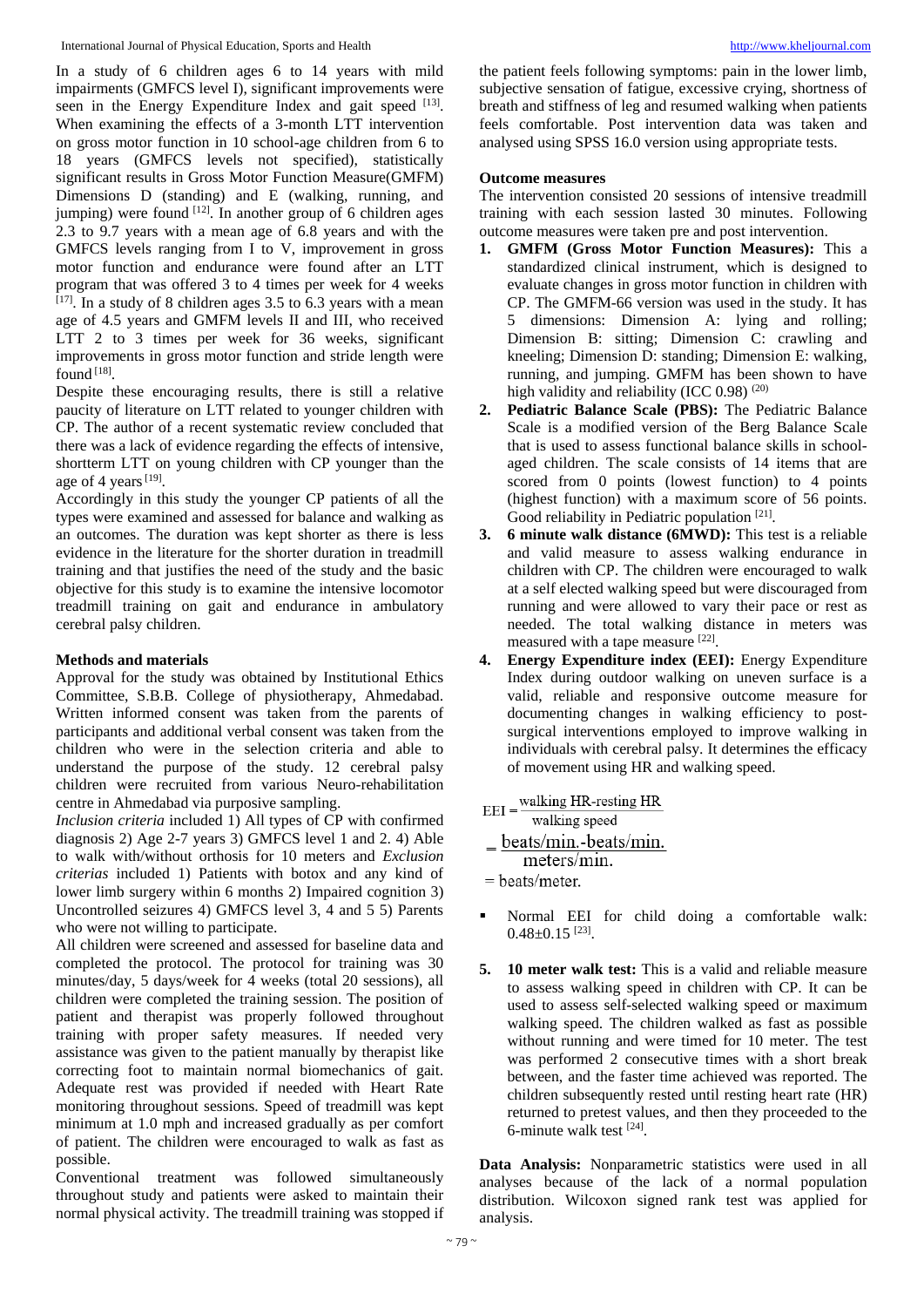International Journal of Physical Education, Sports and Health [http://www.kheljournal.com](http://www.kheljournal.com/)

**Table 1:** Demographic Distribution

| <b>Types of Cerebral Palsy</b> | No. of children |
|--------------------------------|-----------------|
| Hemiplegic CP                  |                 |
| Spastic Diplegic               |                 |
| Athetoid CP                    |                 |
| Ataxic CP                      |                 |

|  |  | Table 2: Mean Age of patients |
|--|--|-------------------------------|
|--|--|-------------------------------|

| No. of patients $\parallel$ | Mean age (Years) Standard deviation |
|-----------------------------|-------------------------------------|
|                             |                                     |

The study included 12 CP patients with mean age of 4.13 years and among them 7 patients were boys and 5 patients were girls.

The results showed significant differences in Gross motor function by improving scoring of GMFM dimension D and E both with  $p$  value  $< 0.05$  post intervention and thus improves functional walking and running abilities of a child.

**Table 3:** Pre and Post intervention differences in Mean and SD of all outcome measures.

| <b>Outcome</b> | Pre<br>intervention |           | Post<br>intervention |       | Wilcoxon | P      |
|----------------|---------------------|-----------|----------------------|-------|----------|--------|
| measures       | Mean                | <b>SD</b> | Mean                 | SD    | value    | value  |
| <b>GMFMD</b>   | 50.20               | 32.66     | 52.34                | 31.91 | $-324$   | < 0.01 |
| <b>GMFME</b>   | 43.33               | 31.28     | 44.84                | 31.05 | $-273$   | < 0.01 |
| <b>PBS</b>     | 23.00               | 22.62     | 25.54                | 21.72 | $-310$   | < 0.05 |
| EEI            | 2.99                | 1.09      | 1.71                 | 0.99  | $-326$   | < 0.05 |
| 6MWD           | 40.36               | 39.56     | 45.45                | 39.12 | $-334$   | < 0.01 |
| 10MWT          | 0.95                | 0.34      | 0.33                 | 0.74  | $-253$   | < 0.05 |

GMFM – Gross Motor function measures

PBS- Pediatric balance scale

EEI – Energy Expenditure index

6MWD – 6 minute walking distance

10MWT – 10 meter walk test

SD – Standard deviation

p – Statistical differences



**Fig 1:** Mean Difference in All outcome Measures

The figure 1 shows the difference pre and post treadmill training in cerebral palsy children in all the outcome measures with statistical difference of value  $p < 0.05$ . That shows there is improvement in Balance, gait, Motor function and Endurance in all the types of cerebral palsy children.

#### **Discussion**

Present study shows improvement in all the outcome measures post intervention in 12 cerebral palsy children with mean age of 4.13 years. The findings of this study add to the body of knowledge that functional standing and walking skills can be improved by intensive treadmill training in children with CP. Various types of CP patients were included with different functional levels and they were able to make

significant improvements in their walking ability, as measured by walking distance and gait speed. They also showed improvement in functional gross motor skills related to standing and walking. Additionally, no adverse effects such as excessive fatigue or harness discomfort from the intensive LTT training program used in this study were observed.

Previous researches has shown that stepping on a treadmill and walking may have many characteristics in common. Both the kinetics and kinematics of over ground walking and treadmill training are proven to be similar. Locomotor treadmill training offers repeated opportunities to improve balance and built strength in lower limbs. It stimulates the neuronal connections that are involved in the generation of independent walking [25]. Walking speed was increased till comfort and support was reduced as quickly as possible to maximize the independence in walking. Rest periods were eventually reduced gradually and improvement in stepping ability was observed with decreased support triggered by increase in the proprioceptive inputs from increased joint pressure throughout kinetic chain which is also supported by a study done by Lam T et al. (2002)<sup>[26]</sup>.

The primary emphasis of this study was to enable young children with CP to take independent steps on the treadmill with as little support or facilitation as possible. This invariably led to more mistakes during LTT, and a chance for the children to self-correct before outside correction was provided. Although the children received ongoing explicit verbal feedback, tactile feedback was kept to a minimum, and the children were not corrected regarding step height or step length.

Children with CP have poor walking pattern which consumes more energy than they can generate along with poor cardiovascular condition. Walking pattern in treadmill training was improved by repetitive, rhythmical and sequencial manner of walking. Thus treadmill training also improves endurance which is proved by present study and also supported by the study which is done by Mattern Baxter *et al*. in 2009 [27] .

Present study also showed significant reduction in the time taken to complete 10 meter distance and improved distance in 6 min. walk test. In contrast to other studies [28] which has done to examine the comfortable speed, the present study examined the maximum walking speed over 10 meter. The present study also shows significant improvement in balance as measured by Pediaric Balance scale (PBS). The balance and stability of a CP child is significantly affecting the walking ability of a child as well as hampers many daily activities. Impaired static and dynamic balance is connected with slower walking speed and greater physiological cost of walking. This correlation between balance and walking function was shown to be proved significantly. And that is the reason children were able to maintain balance more and that ultimately improves functional walking of a CP child which is also supported by a study [29].

#### **Limitations**

The limitations of study includes Lack of control group, smaller sample size, lack of homogenecity as the present study includes every type of CP, follow up was not taken after the post data.

#### **Conclusion**

This study provides evidence and significantly proved that intensive locomotor treadmill training was effective on gait and endurance in cerebral palsy children. Along with that it